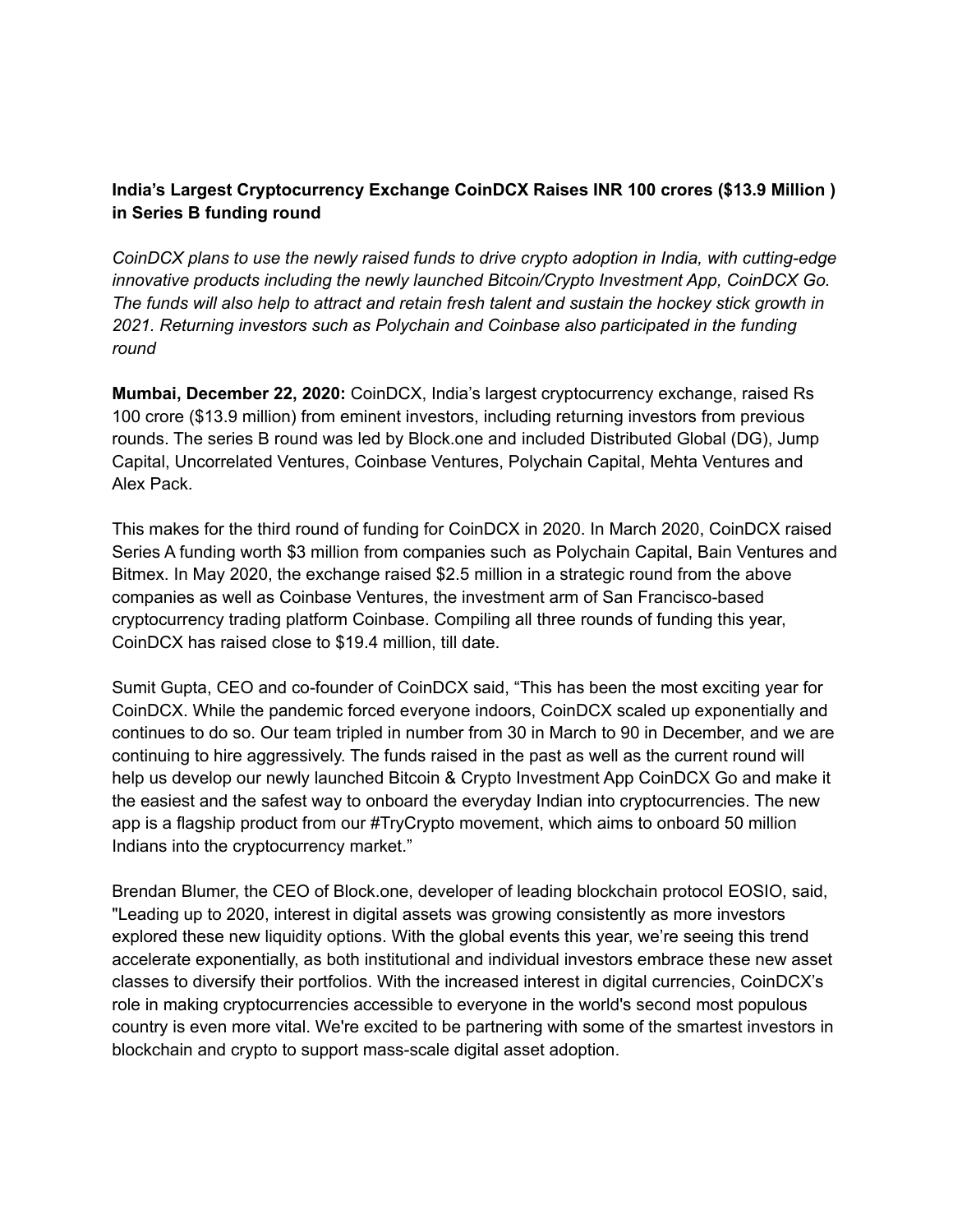Olaf Carlson-Wee, Founder of Polychain Capital, a returning investor said, "We have worked with CoinDCX in the past and we are really impressed with the amount of development, the company has carried out. With a seasoned team that is growing, CoinDCX is poised to strengthen its position as the largest crypto company in India."

CoinDCX saw a momentous growth in the past few quarters. While the exchange had been seeing a steady growth consistently, it hit its stride in the past six months. The exchange saw 3X growth in the overall volume traded and saw 4X quarter-over-quarter growth in daily active users, in the Apr-Jun quarter. Overall in Q2 and Q3, CoinDCX saw 12% increase in signups and 20% increase in volume. CoinDCX saw 21% Month on Month (MoM) growth in trade volume and 25% MoM growth in the number of users, in October.

Saurabh Sharma, General Partner at Jump Capital said, "India is an emerging market for cryptocurrencies and CoinDCX is spearheading the cryptocurrency adoption in India. As one of CoinDCX's investors, we are proud and heartened to see the exchange evolve in such a short span of time."

With the latest influx of funds in this round, CoinDCX will continue to introduce innovative and cutting-edge products, accelerate the process of hiring the top talents in the industry, and continue the hockey stick growth, as witnessed in 2020. In the coming year, CoinDCX is all poised to become the fastest growing leading exchange in India and will take the centerstage as one of the best exchanges, on the global podium.

\_\_\_\_\_\_\_\_\_\_\_\_\_\_\_\_\_\_\_\_\_\_\_\_\_\_\_\_\_\_\_\_\_\_\_\_\_\_\_\_\_\_\_\_\_\_\_\_\_\_\_\_\_\_\_\_\_\_\_\_\_\_\_\_\_\_\_\_\_\_\_\_\_\_

## **About CoinDCX**

CoinDCX is India's largest and safest cryptocurrency exchange and top liquidity aggregator in the world. The exchange has instant deposit and withdrawal facilities. The versatile wallet structure provides the best fee structure in the industry. Established in 2018, the exchange is today deemed by many market participants as India's most trustworthy cryptocurrency exchange.

CoinDCX offers users a single-point access to a diverse suite of crypto-based financial products and services:

Insta - Provides fiat onboarding from INR to crypto

Spot - Gives access to trade cryptocurrencies across 500+ markets

Lend - Decentralized lending service wherein users can earn 12.87% APR

Margin - With up to 6x leverage trades across more than 250 markets

Stake - Users can earn passive income by staking their cryptos